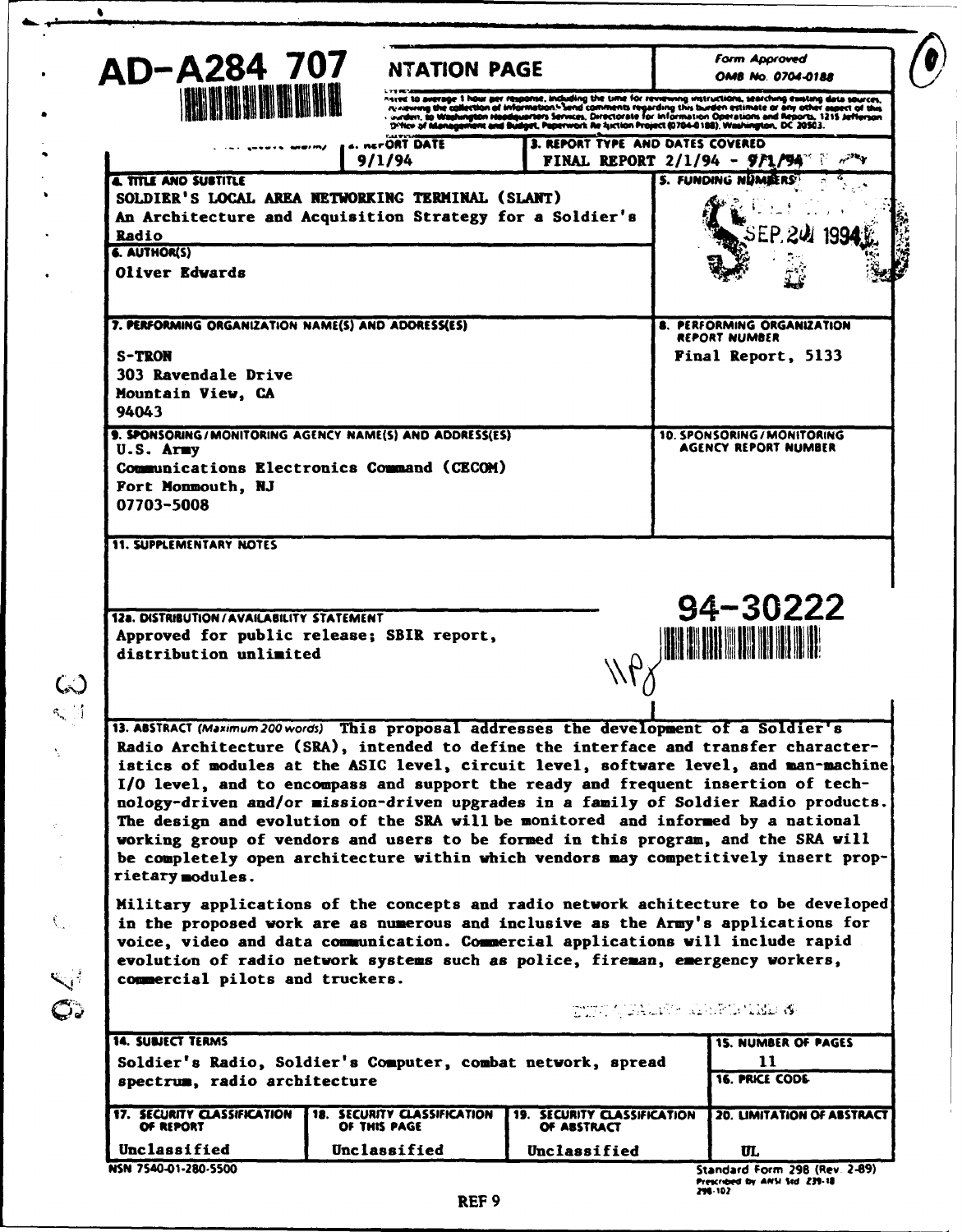### SOLDIER'S LOCAL AREA NETWORKING TERMINAL (SLANT) An Architecture and Acquisition Strategy for a Soldier's Radio

### SBIR CONTRACT DAABO7-94-C-D304 PHASE 1 FINAL REPORT

| <b>CONTENTS</b>  |                                                                        |    |  |
|------------------|------------------------------------------------------------------------|----|--|
| 1.0              | <b>INTRODUCTION</b>                                                    |    |  |
|                  | 2.0 THE PROBLEM AND ITS SIGNIFICANCE                                   |    |  |
| 3.0 <sub>1</sub> | <b>RESULTS OF THE PHASE 1 WORK</b>                                     |    |  |
|                  | 3.1 Problems in implementing the soldier's local area network terminal |    |  |
|                  | <b>Point-Solution Radio Systems</b><br>3.1.1                           |    |  |
|                  | 3.1.2 Limitations of commercial and Military Radios                    | 8  |  |
|                  | 3.1.2 Limitations of Video Compression Technology                      |    |  |
|                  | <b>Limitations of Network Control Software</b><br>3.1.2                | 8  |  |
|                  | 3.2 Problems in defining and meeting the army's radio needs            |    |  |
|                  | <b>Evolving User Requirements</b><br>3.2.1                             | 8  |  |
|                  | 3.2.2 Excessive Radio Development Time and Cost                        | 9  |  |
|                  | 3.3 Summary - PHASE 1 Results                                          | 10 |  |

# **1.0** Introduction

 $\mathbf{C}^{\text{in}}(\mathbb{R}^d)$ 

The goal of this SBIR project is to create a scalable architecture for the Soldier's Local Area Networking Terminal (SLANT) that can be used to implement wireless networking devices for voice, video and data communication among a large number of soldiers. The purpose of the architecture, referred to as the Soldiers Radio Architecture (SRA), is to provide a backbone for integration of hardware and software modules to create wireless multimedia LAN terminals for the mobile soldier.

In the course of Phase I, S-TRON has assembled a powerful team with expertise in the SOLDIER RADIO core technologies:

- ITT (developer of the Army-wide SINCGARS system) representing industry
- **-** Angeles Communications Design (ADC) from the UCLA academic center of excellence in telecommunication system and circuit design and implementation. - and S-TRON with its knowledge of Soldier System integration and man-machine
- interface.

The SRA to be developed will be a set of standards which will partition the Soldier's Radio into modules: radio-function, microelectronic, computing-function, and human interface modules. The SRA will be a completely open architecture, without proprietary interfaces between modules; this will give the system designer a maximum of interchangeability and selection in modular integration, without limiting vendor innovation and proprietary designs *within* any given module.

S-TRON and its subcontractors are agreed that within the SBIR Rights in Data clause (FAR 52.227-20) that the Soldier's Radio architecture shall be developed as an open architecture with no proprietary restrictions.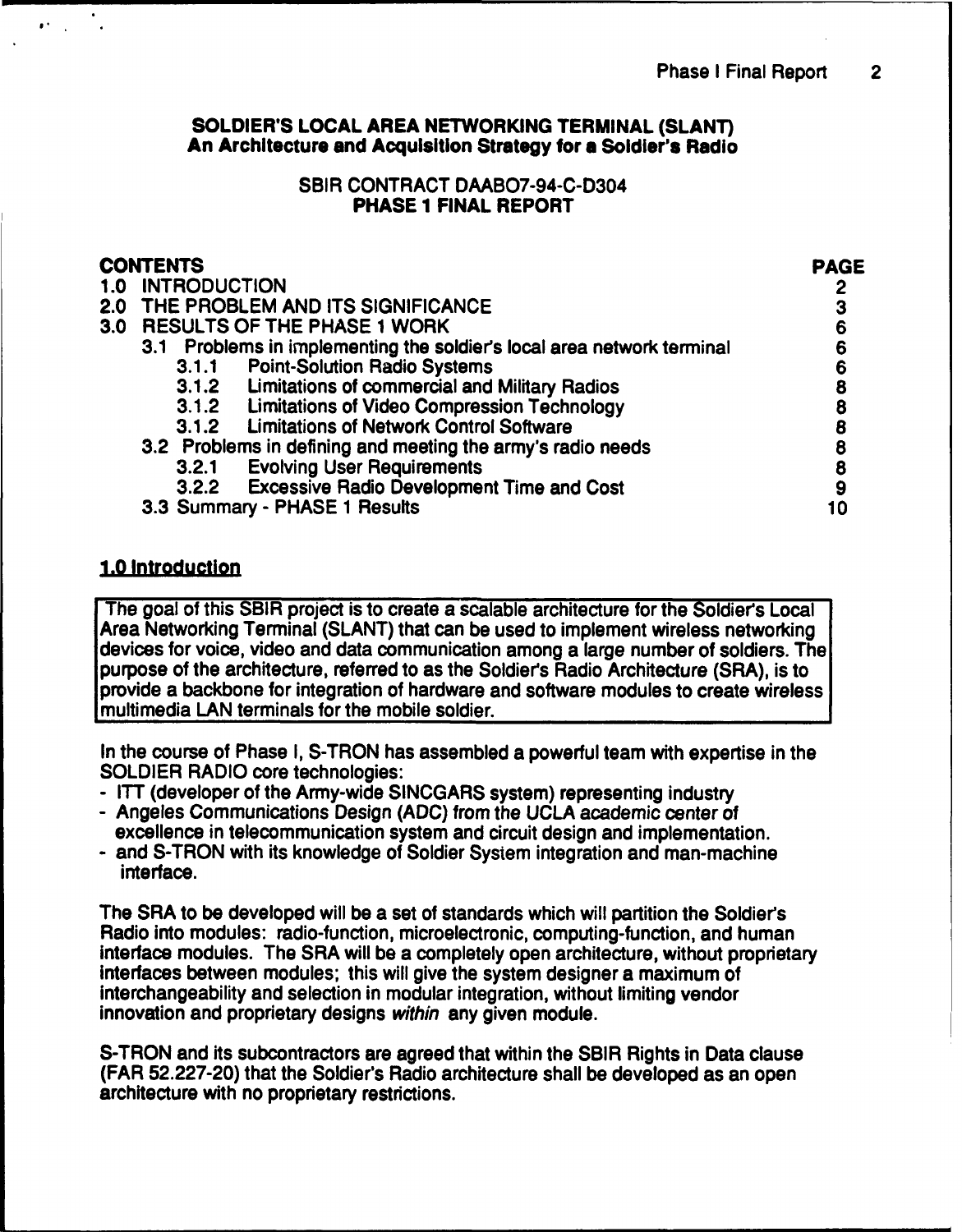In its near-term technological evolution, the Soldier's Radio is anticipated to become simply a card to be inserted in an omnipresent Soldier's Computer, where it will act as the I/O portal between individual soldiers for voice, imagery, and data exchange.

The SRA will integrate with the Soldier's Computer components, and will interface to the helmet display and vehicle interfaces. It will also address specific functions, such as voice mail, addressing, network self-adapting, pre-formatted messages, digital photos/maps, and import and export of video, voice and alphanumeric data. It will deal with antennas, cables, and control functions. It will deal with software modularization and interoperation.

During Phase I two prototypes of a soldier's terminal from other on-going efforts have been studied to determine the problems in integrating, creating and evolving such a terminal. The main conclusion is that the absence of modular approaches in radio design and implementation severely limit the ability to scale performance, functionality and technology in existing radios. In contrast, this form of scalability is common-place in commercial desk-top computers and has been responsible for the dramatic reduction in costs and design cycles while providing higher performance from one generation to the next. The purpose of defining a scalable soldier's radio architecture is to bring precisely these benefits to the Army's soldier Radio Programs.

In the proposed Phase II, a nonprofit forum or working group of defense contractors (including ITT Aerospace Corporation, other commercial communications contractors and Army sponsors) will be formed to help define the standard SRA and promote its use. A CAD framework and component database *will* be developed for integration of various modules (RF, modem, computer, human interface) based on the SRA. A national facility will be created to maintain the design and implementation environment *as an open center for design and simulation,* and will provide an interface between Army sponsors and manufacturers to develop and procure future generation of the soldier's radio based on the SRA. The Open Center would include maintaining the CAD tools, library of software modules, and simulation tools.

### 2.0 The Problem and Its Significance

The individual soldier is not presently served by intra-squad radio; development of the desired personal communicator must be intimately connected to development of the soldier's computer if the land warrior's radio net is to be optimized -- and if past discords within the solder system are to be prevented.

# PROBLEM: NEED INTRA-SQUAD COMMUNICATIONS *Fl*

Currently coordination and deployment among squad members is little changed from the Civil War: hand signals, notes, shouts.

One of the most successful features of the recent Soldier's Integrated Protective Ensemble (SIPE) technology demonstration was the unexpectedly high value of the

ņ

Ω

 $\sqrt{1-\mathcal{L}^2}$  for  $\overline{\mathcal{L}}$  $167$ وأمرد Special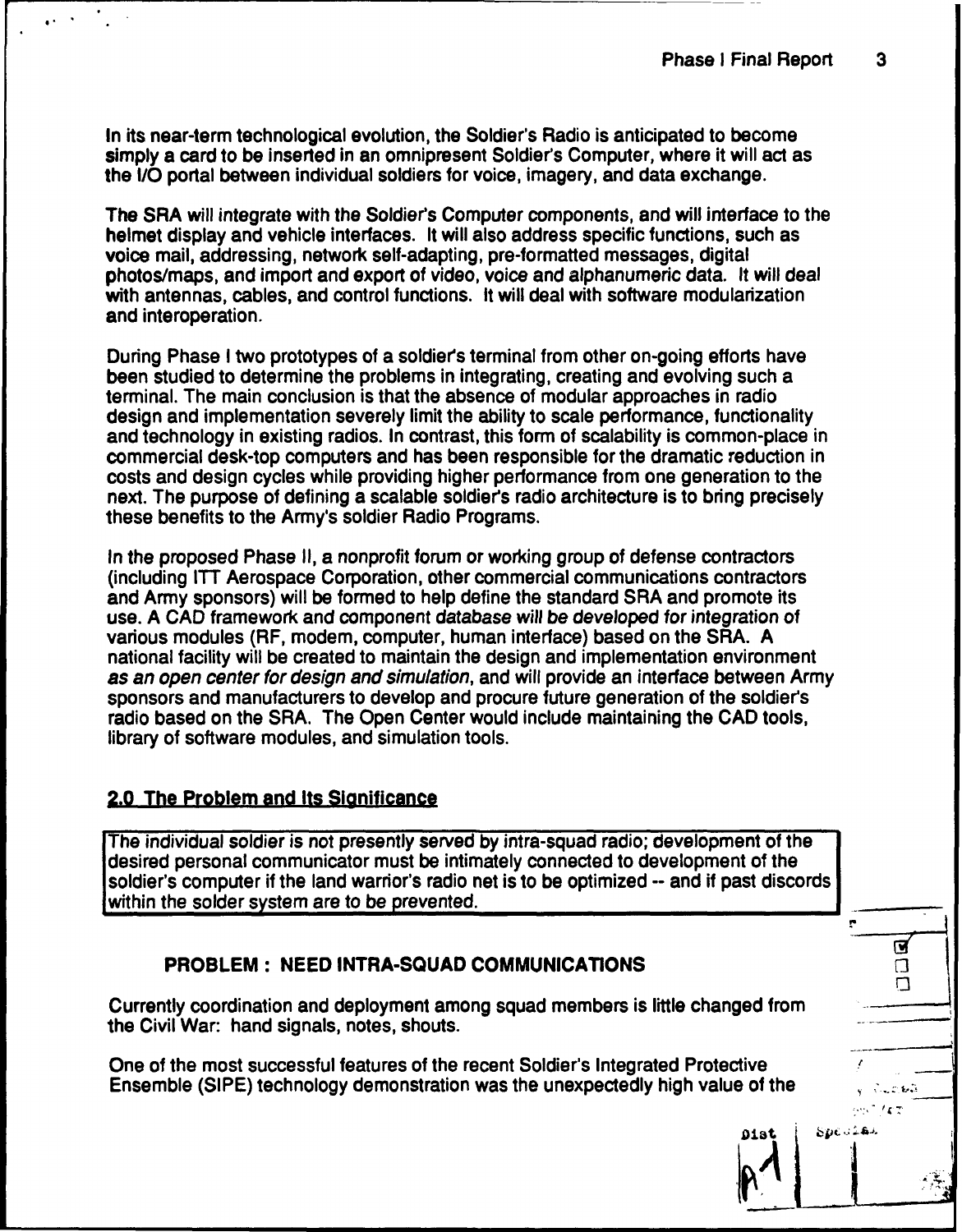simple voice and image-transfer communications capability which S-TRON built into the SIPE. Though the transmission was intentionally low power and short range, it permitted swift and confident unit maneuver and real-time redeployment -- which the test personnel had not previously found possible.

### PROBLEM **'COMPATIBILITIES AMONG** SOLDIER SYSTEM **COMPONE**

Armies and other large organizations have chronically exhibited a major problem: interelement equipment incompatibility. The SIPE technology demonstration was conceived partially to address this inhibiting and difficult systems integration problem. Historically, the soldier's gas mask, weapon, weapon sight, helmet, gloves, maps and ammunition were developed by different teams at different times, by sometimes quite autonomous agencies.

As a result:

 $\sqrt{1+\frac{1}{2}}$ 

- The rifle's iron sights are not operable with night vision goggles.
- The AN/PAQ-4 infrared aim light  $\mathbb{R}^n$  be permits aiming with night vision goggles) is inadequate beyond 30 meters on a  $n$ -  $\omega$ ilit night, and its emission is so dangerously scattered over the forward hemisphere the the soldier commonly declines to use it because it reveals his position like a beacon and draws enemy fire.
- The PASGT helmet rides up unstably on his head, atop his gas mask.
- The gas mask does not provide ballistic eye protection; it neither provides laser eye protection nor is compatible with available LEP devices; it is incompatible with night vision goggles, and inhibits proper use of shoulder-fired weapons
- Most sealed CW headgear makes speech faint and unintelligible, and makes the wearer functionally deaf to normal environmental acoustic clues.
- ", With chemical agent gloves he cannot adjust and operate individual weapons and equipment.
- The laser eye protection prohibits operations at night due to its low scotopic transmission.
- The night vision goggles are cantilevered from the face and interfere with the PASGT helmet, have low system contrast transfer, block direct through-vision of the scene, have no capability for displaying raster information, and are bright enough to saturate night adaptation but not bright enough to utilize the eye's full resolution.

In particular, the individual soldier has had limited access to personal radios for squad coordination. Our infantry in the Iraqi desert "got the word" to redeploy, take cover or move out just as they did at Gettysburg: hand signals, waving, shouting. Where radios have been provided to the soldier, their design has been burdened by "specmanship" and the conflicting requirements of long range, wide tuning bands, encode/decode,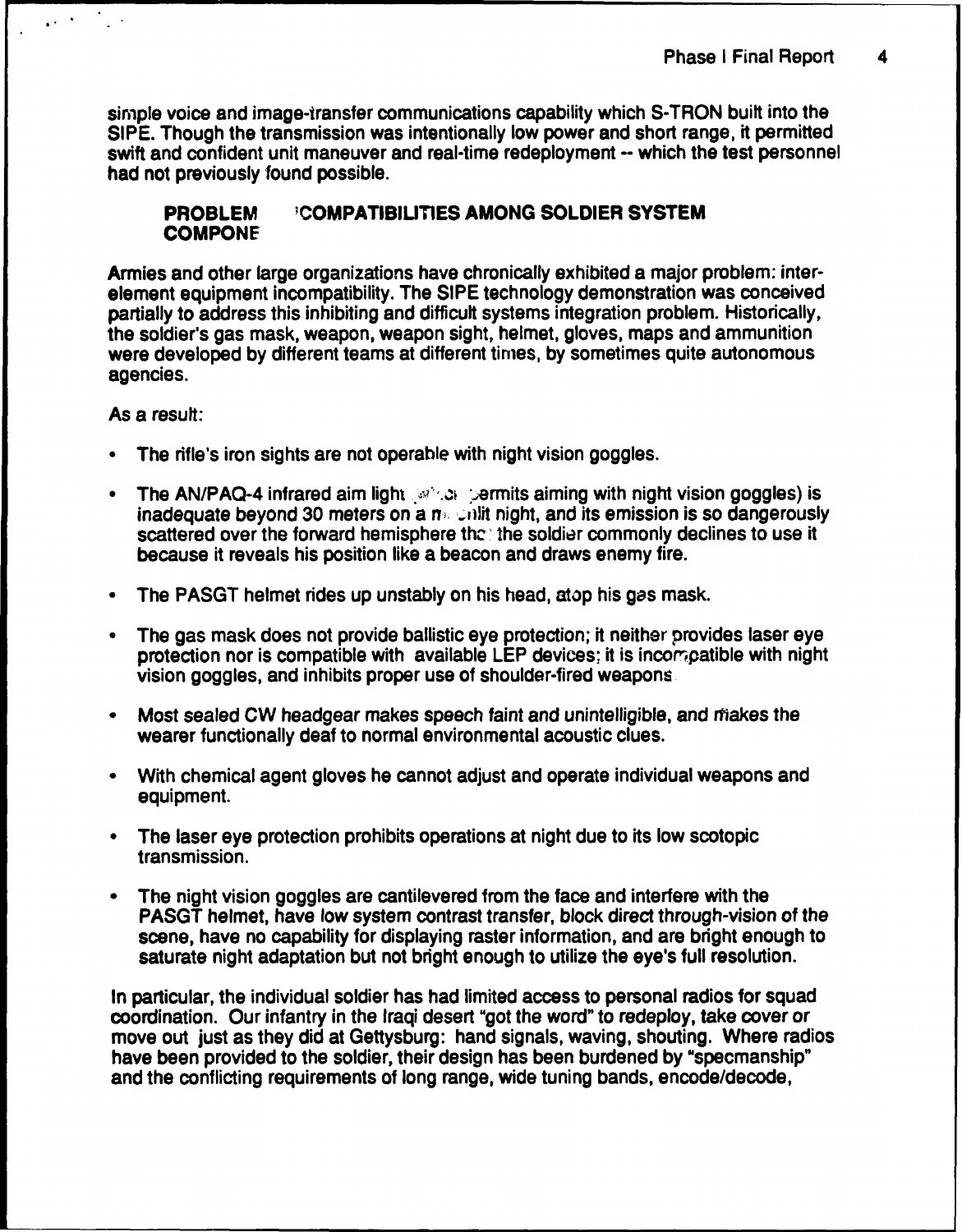many parametric settings for multiple configurations in the field and use of both hands in operation. Their design consistently has defeated the individual soldier's need for minimum size, minimum weight, and hands free for his usual tasks.

### PROBLEM: **CUMBERSOME** OR **NONEXISTENT** NETWORKING OF **INDIVIDUALS**

The network management used in present combat radios is based on the assumptions that there are relatively few nodes, and that these are unchanging. The protocols presently used in battlefield packet radio networks are cumbersome, and degraded by delays in the transmitting and receiving equipment. In "real" radio networks, nodes continuously intrude and drop out, and the packets in re-transmission are in frequent collision. As a result, the network can easily turn to a babble of conflicting data under severe conditions of combat.

In particular, there is no provision for a local intra-squad network of a dozen coordinated individuals operating in conversational mode within a hierarchy of transmission and an algorithm of subnetwork addressing. There is no ready way for a platoon leader to talk with his medic without distracting the point man, or to listen in on the point man's comments while other troops are arguing over the obstacles.

# PROBLEM: **EASY DETECTION AND INTERCEPTION** OF **COMMS**

When each radio has a range of, e.g., 5 kilometers, then operation of the radio suite can easily be detected from 20 kilometers with an antenna of modest gain, and enemy interception of the digital signal stream is readily implemented.

Radio designers attempt to overcome interception with complex techniques of spread spectrum, frequency hopping, code; this has historically made the radios complex, wide band, heavy and vulnerable to cryptographic compromise.

Radio designers attempt to overcome detection with radio silence. This leaves the squad members to coordinate by hand signals, waving and shouting.

# PROBLEM: TO TRANSMIT/RECEIVE **DATA, VOICE, IMAGES**

What each squad member needs to know is what his fellows are planning, thinking, doing, seeing. He needs to access the adjacent platoons for coordination. He needs little information about what the next company is doing, much less information about the next division 5 kilometers away. He needs to be able to transmit, receive and read printed information, maps and other pictorial information, verbal data and numerical data.

While he still can transmit and receive limited digital data over the low-bandwidth SINCGARS radio, he needs a higher bandwidth with capability to handle data, voice, or imagery as a digital stream. And of course he needs network access to a SINCGARS radio or something like a AN/PRC-126, to speak through when long-range communication is required.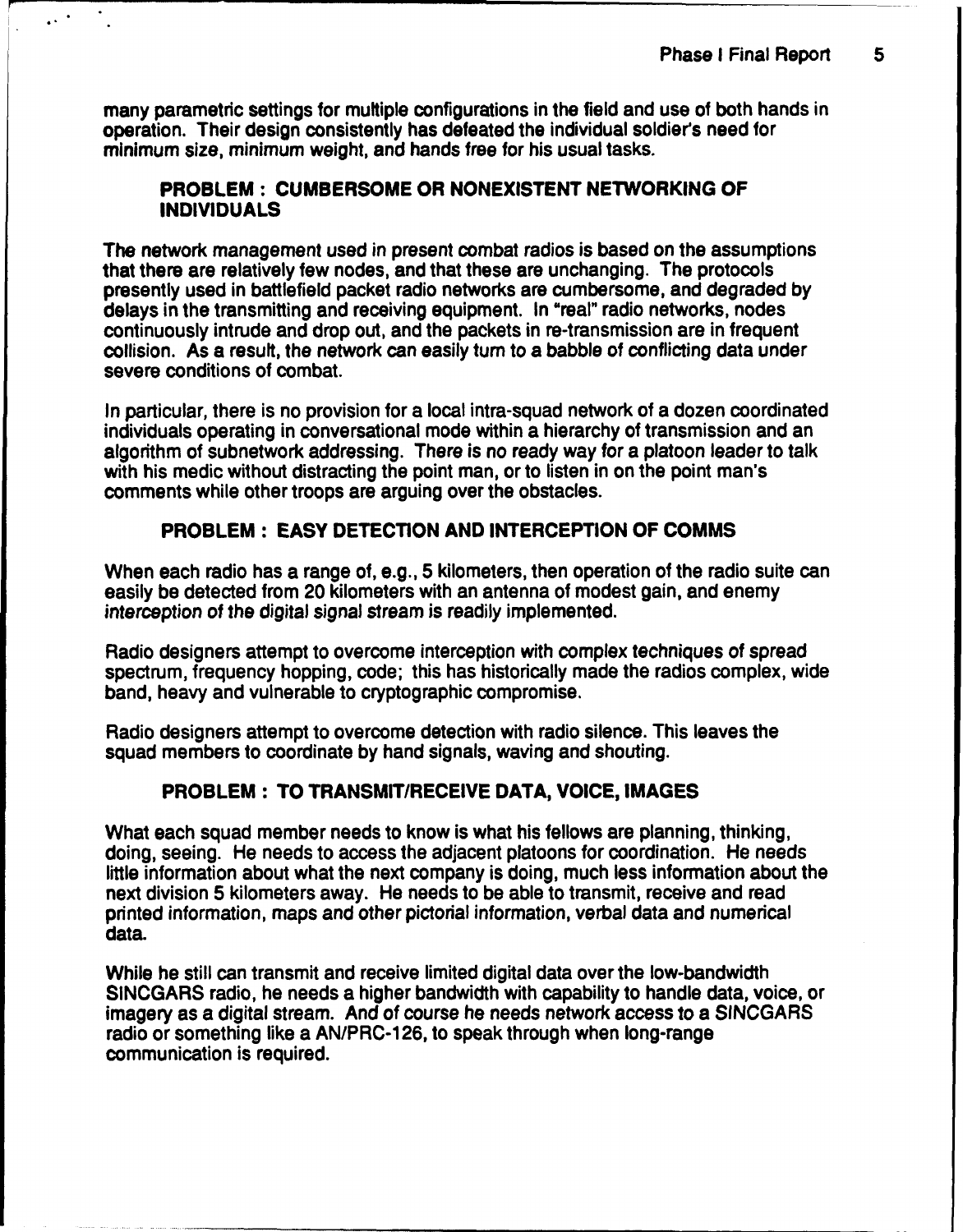### PROBLEM: **COST,** WEIGHT, **SIZE**

Would the Army ever issue a \$2500 radio to a soldier armed with a \$350 rifle? Such a comparatively high unit cost would significantly inhibit issue of the radio at the individual level.

The AN/PRC-126 is typical of the most advanced miniature radio technology developed to date by the Army. It is compact (58 cubic inches) and lightweight (2.2 pounds). With Its long antenna it has a typical range of 3 kilometers (30 - 88 MHz), or **1** km with the short antenna. The AN/PRC-126 costs the Army \$1800; thus the Army only has bought approximately 20,000 of them. In fact, the AN/PRC-1 26 is simply too heavy, too voluminous, and too expensive to issue to each soldier with his canteen and PASGT helmet. And - since it is easily detected and intercepted to 5 km with an enemy's modest-gain antenna, such individual issue would completely compromise position and code structure.

The design goal for the SIPE radio was a range of 200 meters. With its 4W power booster, the SIPE radio produced a range of 800 meters line of sight (49.8 MHz). The electronics took up about 10 cubic inches. The modules cost less than \$200 in small quantities. And it was a huge success: as an effective intercom system.

### PROBLEM: **CONFLICT BETWEEN** MILITARY **AND** COMMERCIAL PERFORMANCE **OBJECTIVES**

Products developed for the military are typically 5 to 10 times as expensive as similar products developed for the commercial applications, driven by inflation of specifications and requirements. They are also generally heavier, more bulky, and less adaptable to alternate uses, power sources, etc. Typically these use electronics which are 3 to 5 years behind the current state of the art in commercial electronics when introduced, and are maintained in inventory for 10 years or more. This is largely again the problem of cost, weight, size, compounded by inflation of specification and the Government's propensity for procuring yesterday's technology tomorrow.

Clearly if one compares the utility of ADA with C++ as a programming language, or the strengths of DoD-developed computer and communications systems with the Apple Newton personal communicator, or the Go pen-input computer, or the Hewlett-Packard 95 LX handheld computer, it is fairly evident that the ponderous military procurement cycle actively inhibits incorporation of the state of the art in most hardware accessible to the soldier.

**3.0 Results of the Phase I Work and Its Relationship to Phase II**<br>Phase I investigations have demonstrated the critical need for a broadly-integrable architecture for the squad-level soldiers' radio, and a path to developing such an architecture.

In Phase I, two problems have been investigated. First, we have studied the requirement of a Soldier's Local Area Networking Terminal (SLANT) and ascertained whether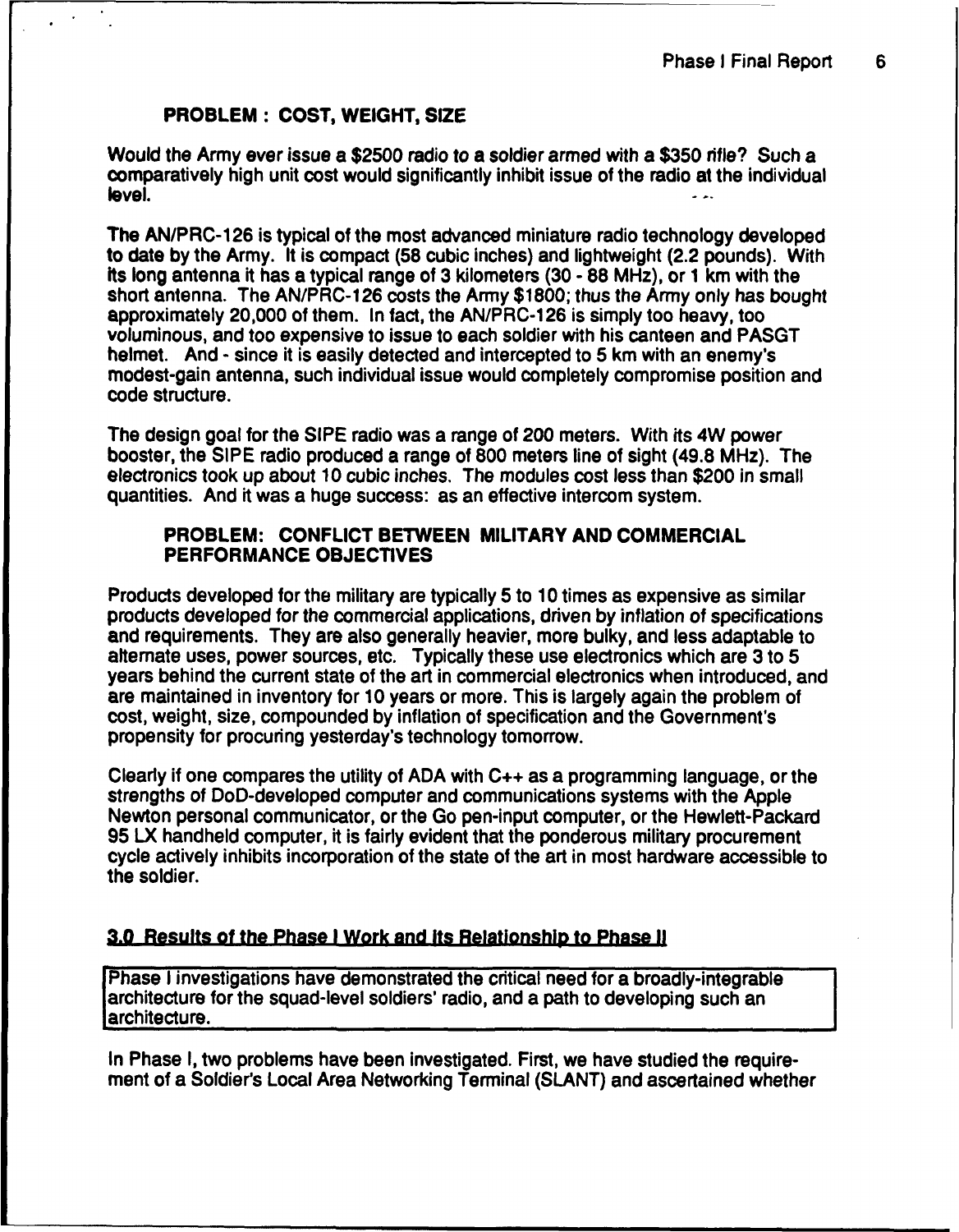this can be met with existing technology and emerging technologies. Actual prototype wireless terminals (built under parallel programs) have been leveraged to evaluate commercial products available today. The main result of this investigation is that existing wireless networking products do not meet the data rate, capacity, network configuration and security needs of SLANT. However, hardware and software component technologies exist and are emerging that can meet these needs. To harness these technologies in a timely manner as well as to meet changing needs, a unified architecture is needed for integrating the various components. To satisfy this need, the concept of a Soldier's Radio Architecture has been developed and is described in Section 4 (Phase II Technical Objective and Approach).

In addition to developing a technical approach for implementing wireless network terminals for the soldier in the future, we have also investigated the limitations and problems of the process by which radios are developed and acquired by the Army. There are severe problems inherent in this process as discussed below which inhibit the acquisition and deployment of a soldiers radio that meets/satisfies the doctrine currently set out by the Defense Information Systems Agency. Strategies for addressing these problems are also discussed that will allow the U.S. Army to close the massive gap between state-of-the-art wireless computer networking technologies and the existing soldier's radios.

### 3.1 Problems In Implementing The Soldier's Local Area Network Terminal

The principal difficulty in realizing a SLANT that satisfies all of the Army's needs is not a lack of technology, rather it is in the integration of various technologies. Thus many components exist for assembling a soldiers wireless terminal but the conceptual framework for such an integration is completely lacking. Commercial products deliver point solutions that are inadequate for the Army's needs and existing military products do not exploit state-of-the-art components as discussed below. A global solution to this problem that will be developed in Phase II is to define a unified architecture that can exploit new component technologies to quickly assemble a SLANT device.

# **3.1.1** Drawbacks of Point-Solution **Radlo** Systems

Designers are forced to pack all requirements from all users into a single new product, adding risk, cost, and time. With this approach radios cannot easily be upgraded once fielded. This is because radios today have no concept of modularity and there is no generic architecture to support a wide range of soldier requirements. The point solution produced in one phase of the soldier's radio program can become completely useless on the next phase even though many components and know-how are reusable on a second phase. Currently there is no mechanism to leverage this reusability to reduce time and cost of meeting new defense requirements.

The lack of a modular approach also prevents the upgrade of existing soldier radios to new software or hardware technologies - an approach which has been common practice in the computer industry for a decade now and substantially reduces costs. Furthermore, without a well defined architecture, there is no methodology for assembling radios for different applications from the same components. Thus each application requires a custom design effort that also adds to the cost.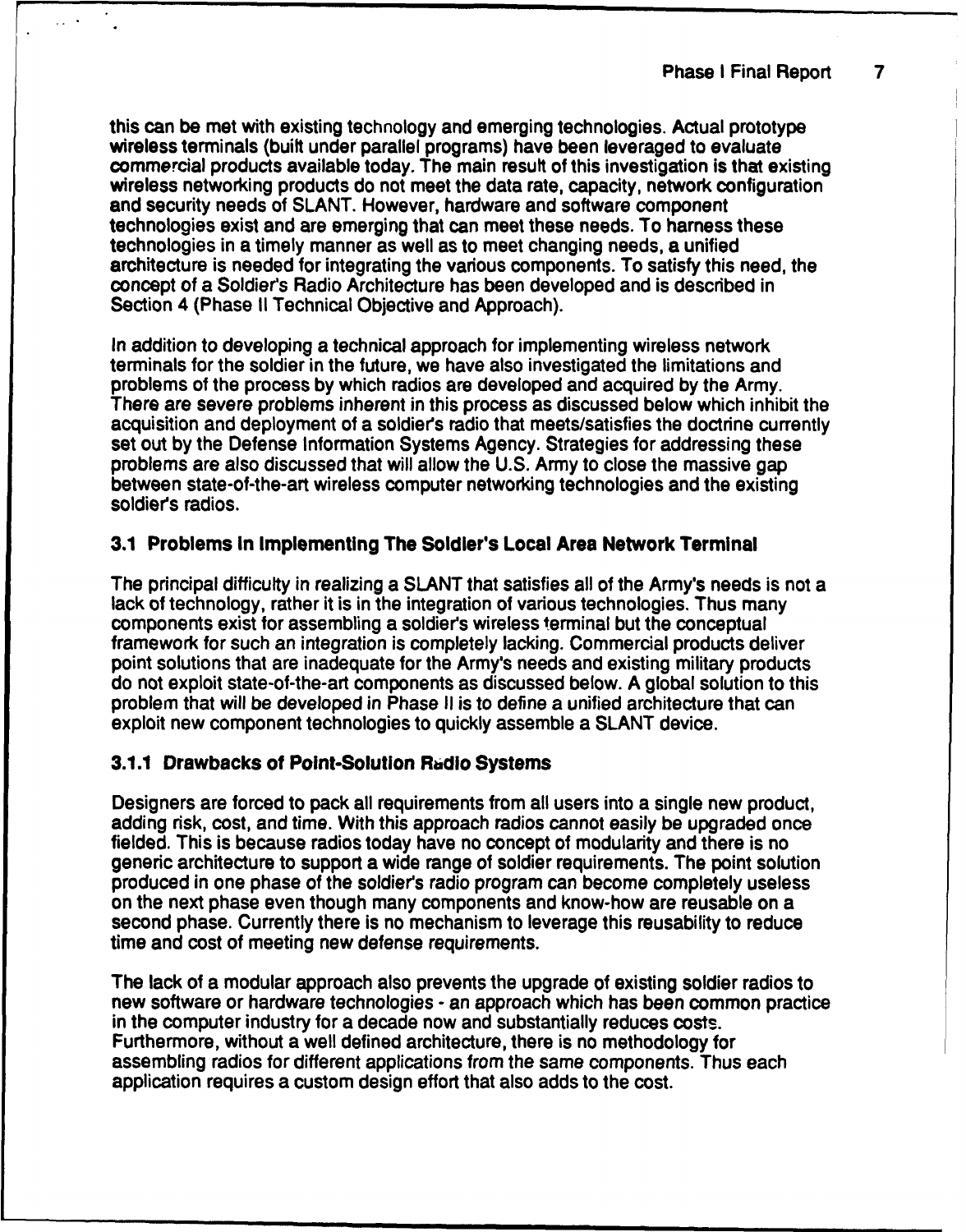Finally, as pointed out by !TT, in actual practice it is highly desirable for US Army radios to be able to operate in different modes. Point solution radios do not address this need.

To solve the above problems it is proposed in Phase II to develop a Soldiers Radio Architecture (SRA) as described in Section 4.1. The SRA will also address other problems described below.

### 3.1.2 Limitations of Commercial and Military Radios

The SINCGARS radios currently used are very bulky and operate at relatively low data rates (16 Kbps). Also they are not designed to meet the needs of networking soldiers, rather they are aimed at higher levels of networking such as ship-to-ship or tank-to-tank networking that require highly limited capacity relative to a soldiers platoon where hundreds of soldiers may become nodes in the wireless network. However, they do provide many of the features such as security that are vital to Army communications. Commercial radios are substantially smaller and lighter (e.g. Plessey, Proxim), but these also provide very limited capacity, and have no capabilities for anti-jamming, LPD and LPI, making them completely unsuitable for the soldier's terminal. New radio architectures are required that leverage the integrated component technologies available in commercial data networking radio modems and combine these with the DoD networking an security requirements.

### **3.1.3** Limitations of Video Compression Technology

There are no commercial or military components available for implementing the DSP functions required to compress signals, especially video, for wireless transmission. Most existing compression software and hardware is designed for wireline networks (phone networks and computer networks). ARPA research is resulting in new DSP component technologies to enable integration of video compression with wireless computer links. These should be exploited in the SLANT; however, an appropriate architecture is required to permit their insertion. Current radio/compute modules do not provide appropriate interfaces for efficient integration.

### 3.1.4 Limitations of Network Control Software

Network control software is one of weakest areas in commercial products. Key issues of network configuration, admission control, etc., are not addressed in current commercial or military systems. Most wireless networking products are simply designed to substitute wireline local area networks and therefore do not address issues particularly important in a wireless soldiers network.

### **3.2** Problems In Defining and Meeting the Army's Radio Needs

Even if the component technologies exist and are available and can **be** re-used to assemble a soldier's radio terminal with desired characteristics, there is still going to be a large gap in time between the availability for the technologies and the actual deployment of the terminal. The reason for this is two fold: one is the inherent delay in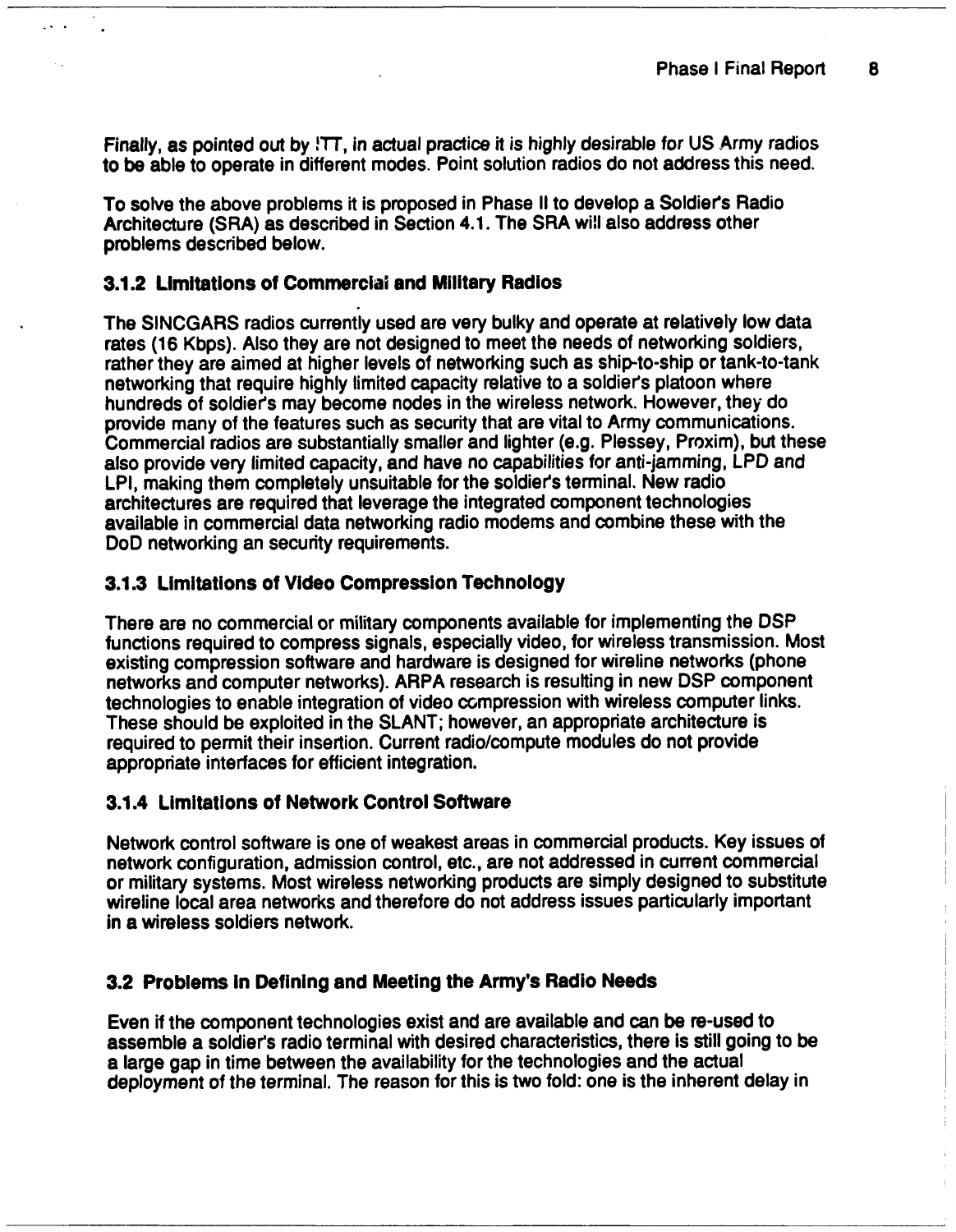engineering the soldier's radio system based on new component technologies; second is the inherent problems in the acquisition process. Therefore a successful strategy to develop, acquire and deploy a soldier's radio, that meets the present and future need of the Army, requires that we create a process for designing, developing and manufacturing that closely tracks evolution in technology and user requirements.

## **3.2.1** Evolving User Requirements

Requirements for a given user cannot be defined until a preliminary system has been fielded and used by the real end user. This is a very important problem and a new design approach is needed which makes the end user part of the design process to speed up the insertion of new technologies in the soldier's radio. This is the power in creating this SRA, enabling full simulation of optional modular mixes within a family of Soldier Radio solutions. An ideal solution would be to create a CAD environment like SimCity where users can piece together the exact system they want in a simulation environment and then hand it off for implementation to a national facility. Such a facility would maintain data bases of design options and encapsulate hardware data from prototype experiments to allow rapid feasibility check on the user requirements. Currently there are no design databases available to the Army that would allow a rapid definition of feasible specifications.

New users will forever emerge with their own unique requirements. To address this problem, a design database of the underlying components such as RF front ends, modems, DSPs, network protocols etc. can be leveraged to define the overall system configuration. A good example here is that of cordless phones, pagers and cellular phones. All three are wireless communication devices that require some network protocol, an RF front end, a modem and some DSP. Cellular is clearly the most sophisticated and cordless the least. So if we define a unified radio architecture and design tools such that we can customize the individual components and then piece them together to implement a cordless phone **2r** a cellular phone we can reduce design costs and also leverage a component database for different products. A similar methodology can provide a simple and viable approach to deal with the problem of changing the soldiers radios as the defense information systems evolves over time. Although there is no "magic" solution to this problem, the availability of component databases and automatic search procedures that match system configurations with specifications can greatly reduce acquisition time. Such a database approach coupled with a facility for integrating the microcircuitry will also substantially reduce acquisition costs since it will create an institutional memory of what technologies, systems and requirements already have been created. Thus the Army will not pay over and over again for the same technology.

# **3.2.2** Excessive Radio Development Time **and** Cost

It takes far too long to develop a new radio. SINCGARS took at least 15 years and is still not fully fielded. Products are obsolete before they are fielded. Even Non-Developmental Items (NDI), based on commercial products, cant keep pace with technology because it takes so long to contract for the products, and because their cost dictates a long field life in the Army.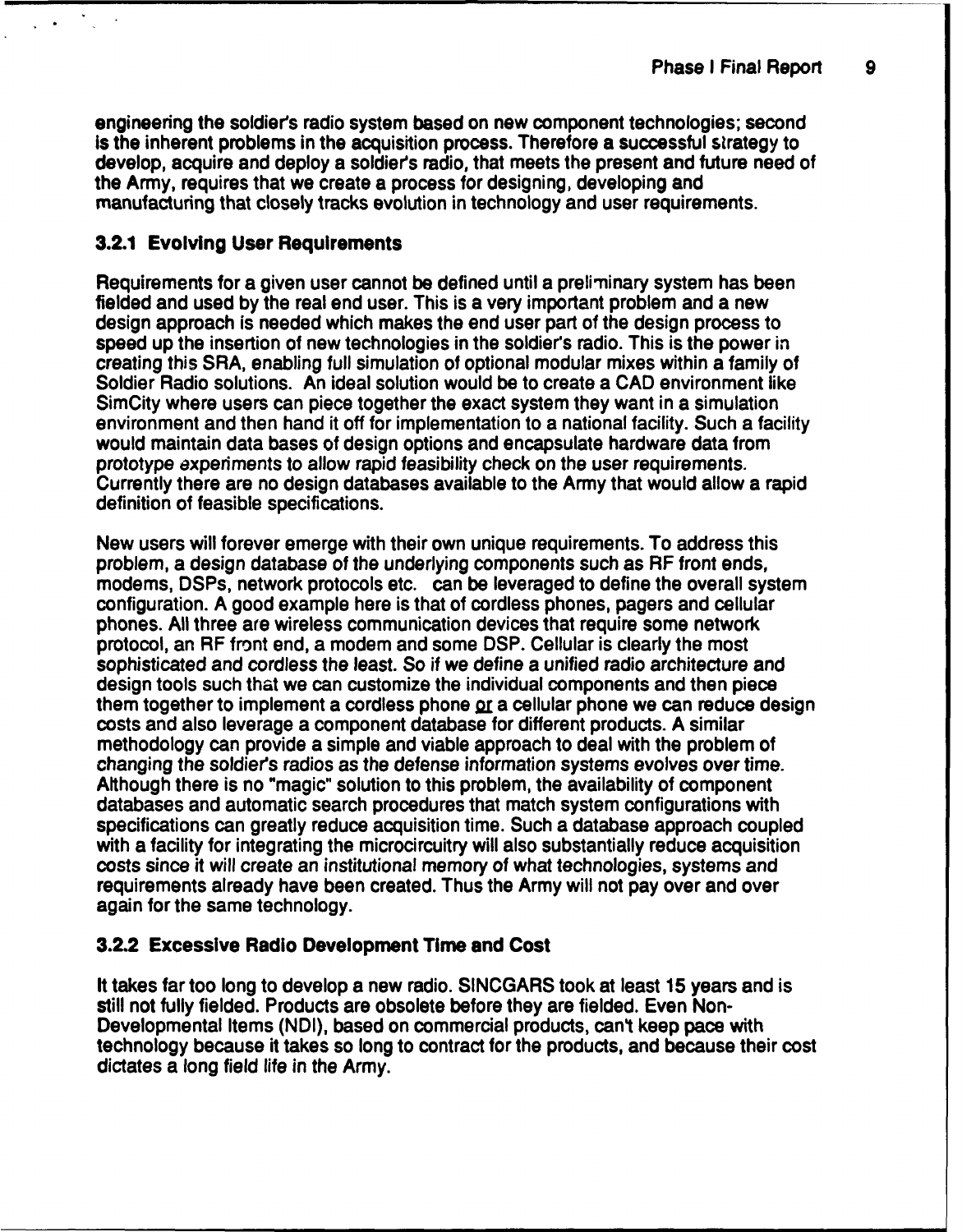Part of the problem is the design turnaround and prototyping infrastructure. ARPA has focused a lot over the past decade on these two problem and we need to find a way to leverage that. In today's military market the customer-vendor relationship is drastically altering. In the traditional procurement process DoD defines the threat, then draws up paper specifications of how to respond to the threats, invite bids and contracts the development. This process typically takes 6 to 8 years to fielding. This time period is well in excess of one or more lifetimes of the technology and today is probably in excess if the lifetime of the defined enemy. We may note that the development wheels are still grinding on "IFF" systems to use in the desert, with nothing close to fielding.

If we set up a design scenario where Army labs are part of the design process (not just the specification process), and the Battle Labs are part of the evolving evaluation, and if we can give the Army direct access to the government or commercial infrastructure for prototyping, that can greatly decrease the development and fielding cycle time and cost. This concept has been demonstrated as part of an on-going ARPA program with the FBI as follows: ARPA research (at UCLA and U.C. Berkeley) has created a CAD framework and component database for digital design which is maintained by a central facility (MSU). Designs developed with this facility can be directly fabricated in integrated circuits by the FBI using a national broker for IC fabrication (MOSIS). This model has been demonstrated to reduce both the time to field as well as the development cost by *an order of magnitude* compared to conventional development and procurement procedure.

Military radios are very expensive, because defense contractors often use less efficient design techniques and technology than commercial contractors who compete in the consumer market. They are also more expensive because they are driven by *a priori* specifications, rather than by practical *a posteriori* technology. By applying novel design technologies and rapid prototyping to support the SRA concept the costs can be significantly cut. For example if the Army goes to a contractor for a simple logic part like a controller IC to make an interface between the radio and the computer, the base price for design and implementation in a gate-array IC is about \$100,000. If the Army has an infrastructure of commercial logic synthesis tools (available off-the-shelf nowadays) with interfaces to the gate array vendor, the Army can fully custom-design the part and contract directly with the gate array vendor for manufacturing. This can significantly reduce both time to field and the cost.

# **3.3** Summary - Phase **I** Results

Based on the investigation and experience with two prototypes for SLANT, six major problem have been identified as bottle neck in the Army's ability to acquire a SLANT device that meets requirements of the soldi3r. These are:

- 1. Current radios are point solutions and lack the modularity to allow easy upgrades
- 2. Army radios are bulky compared to commercial radios and lack the interfaces for serving as nodes in a high density network such as a network of soldiers.
- 3. Existing DSP and radio/computer interface technology is inadequate to support compressed video transmission in the battlefield.